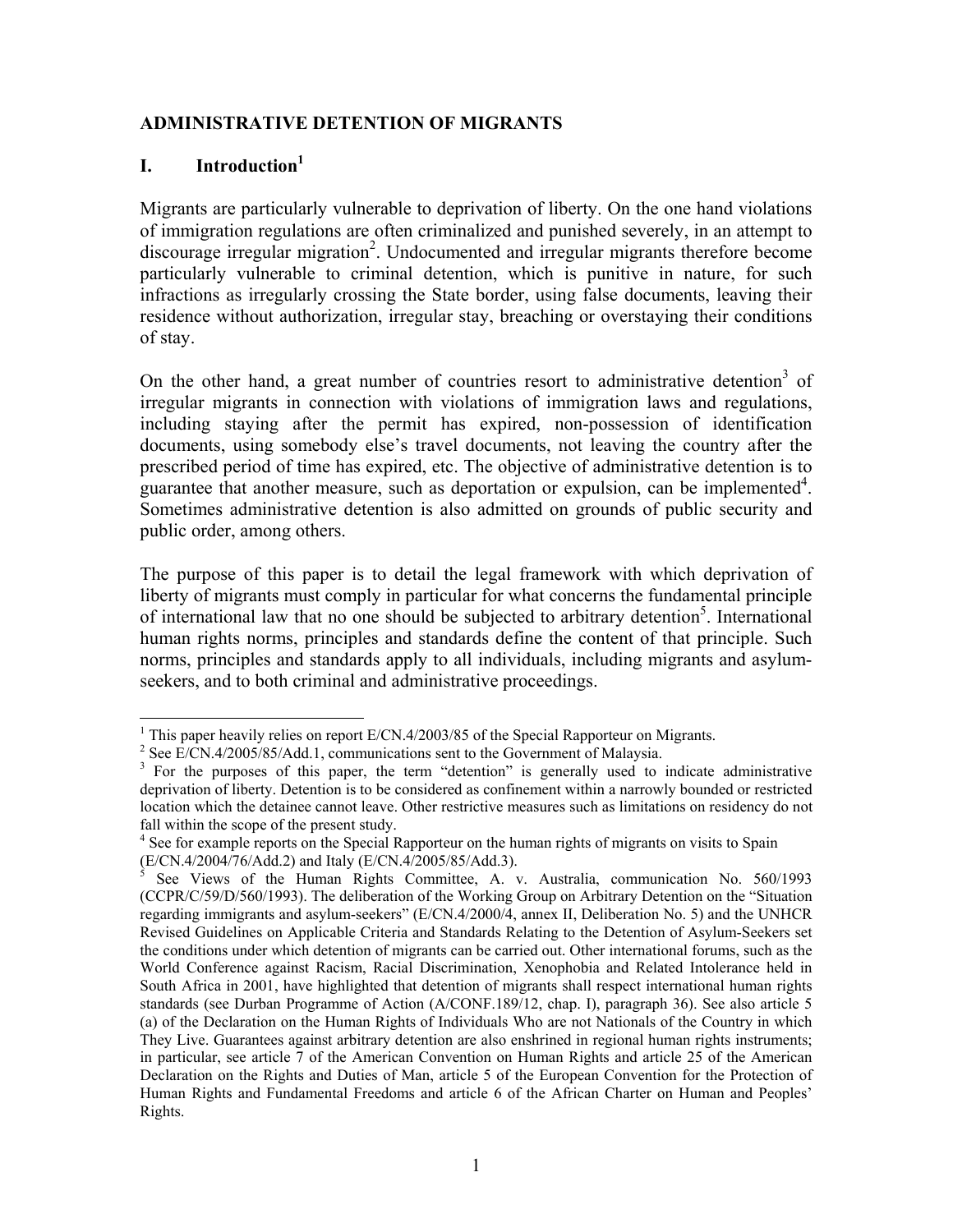The paper will then briefly describe the main concerns in the practical implementation of such legal framework and finally highlight conclusions and guidelines regarding detention of migrants. Unless otherwise specified, this analysis focuses on the administrative detention of migrants. Administrative detention is in fact in general less regulated by law and it is in this context that migrant are more vulnerable to arbitrary detention and other abuses.

# **II. Legal Framework<sup>6</sup>**

# **II.1** *Protection from Arbitrary Detention*

Article 9 of the Universal Declaration of Human Rights establishes that "no one shall be subjected to arbitrary arrest or detention". This universally recognized principle is also enshrined in article 9 of the International Covenant on Civil and Political Rights (ICCPR), which also sets that "anyone who is deprived of his liberty by arrest or detention shall be entitled to take proceedings before a court, in order that the court may decide without delay on the lawfulness of his detention and order his release if the detention is not lawful". In its General Comment No. 8, the Human Rights Committee states that these provisions are applicable to all deprivations of liberty by arrest or detention, including in cases of immigration control. The Body of Principles for the Protection of All Persons under Any Form of Detention or Imprisonment (General Assembly 43/173 of 9 December 1988) reiterates that any form of detention or imprisonment shall be ordered by, or be subject to the effective control of a judicial or other authority. In addition, a person shall not be kept in detention without being given an effective opportunity to be heard promptly by a judicial or other authority and a detained person shall be entitled at any time to take proceedings before a judicial or other authority to challenge the lawfulness of his/her detention<sup>7</sup>.

According to the Body of Principles, persons under any form of detention or imprisonment shall be informed at the time of arrest of the reason for the arrest, as well as of their rights and how to avail themselves of those rights in a language they understand. Also, detained persons should have the assistance, free of charge, of an interpreter in connection with legal proceedings subsequent to arrest. Further, a detained person is entitled to have the assistance of a legal counsel, to be informed of that right and to be provided with facilities for exercising it. Detained persons also should have the right to be visited by and correspond with members of their families $\delta$ .

According to the General recommendation number 30 of the Committee on the Elimination of Racial Discrimination on Discrimination against Non-Citizens "Article 1, paragraph 2, must be construed so as to avoid undermining the basic prohibition of

ICCPR/C/76/D/900/1999 (28 October 2002) at para. 3.3 and 8.3.

 $\overline{a}$ <sup>6</sup> Both international binding and non-binding instruments are mentioned in this section.

<sup>7</sup> See ICCPR, A/51/40 vol. I (1996) 17 at para. 96 and *Torres v. Finland (*291/1988), ICCPR, A/45/40 vol. II (2 April 1990) 96 (CCPR/C/38/D/291/1988) at para. 7.2 and *C. v. Australia* (900/1999),

<sup>8</sup> See ICCPR, A/52/40 Vol. I (1997) 19 at para 98, 100 and 111.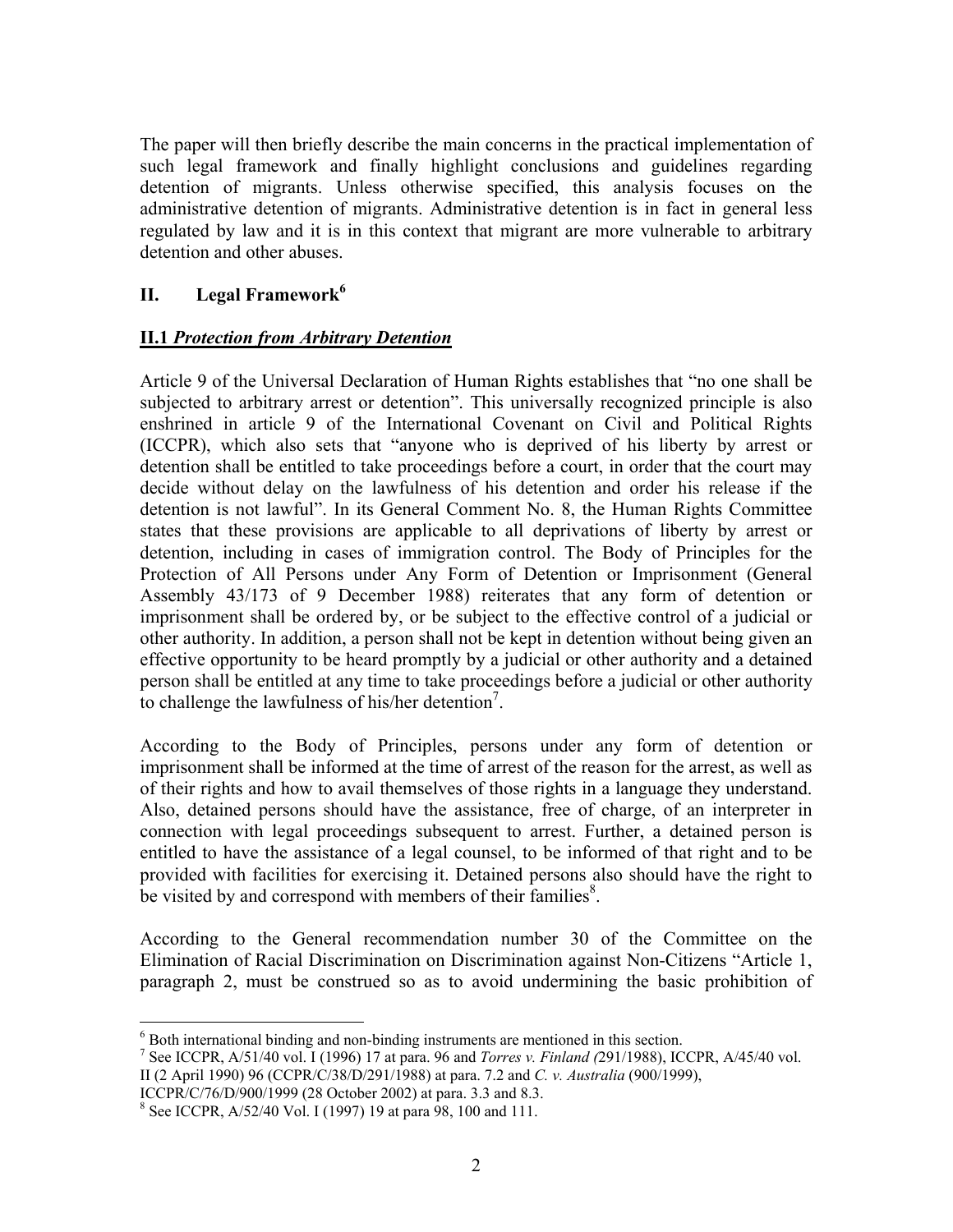discrimination; hence, it should not be interpreted to detract in any way from the rights and freedoms recognized and enunciated in particular in the Universal Declaration on Human Rights, the International Covenant on Economic, Social and Cultural Rights and the International Covenant on Civil and Political Rights"<sup>9</sup>. The Committee therefore recommends to "Ensure the security of non-citizens, with regard to arbitrary detention  $(\ldots)^{n}$ <sup>10</sup>

Article 16 paragraph 4 of the International Convention on the Protection of the Rights of All Migrant Workers and Members of Their Families, states "Migrant Workers and members of their families shall not be subjected individually or collectively to arbitrary arrest or detention; they shall not be deprived of their liberty except on such grounds and in accordance with such procedures as are established by law". Paragraphs 8 and 9 of the same article state respectively "Migrant workers and members of their families who are deprived of their liberty by arrest or detention shall be entitled to take proceedings before a court, in order that that court may decide without delay on the lawfulness of their detention and order their release if the detention is not lawful. When they attend such proceedings, they shall have the assistance, if necessary without cost to them, of an interpreter, if they cannot understand or speak the language used"; and "Migrant workers and members of their families who have been victims of unlawful arrest or detention shall have an enforceable right to compensation".

# **II.1 a** *Consular Protection*

The 1963 Vienna Convention on Consular Relations (art. 36) provides that, if so requested, the competent authorities of the receiving State shall, without delay, inform the consular post of the sending State that its national has been deprived of his/her liberty. Any communication to the consular post by the person detained shall be forwarded by the competent authorities without delay.

Article 16 paragraph 7 of the International Convention on the Protection of the Rights of All Migrant Workers and Members of Their Families provides that "When a migrant worker or a member of his or her family is arrested or committed to prison or custody pending trial or is detained in any other manner: (a) the consular or diplomatic authorities of his or her State of origin or of a State representing the interest of that State shall, if he or she so request, be informed without delay of his or her detention and of the reasons therefore; (b) the person concerned shall have the right to communicate with the said authorities. Any communication by the person concerned to the said authorities shall be forwarded without delay, and he or she shall also have the right to receive communications sent by the said authorities without delay; (c) the person concerned shall be informed without delay of this right and of rights deriving from relevant treaties, if any, applicable between the States concerned, to correspond and to meet with

<sup>&</sup>lt;sup>9</sup> General Recommendation No. 30, 01/10/2004, para 2. Article 1, paragraph 2 of the Convention on the Elimination of Racial Discrimination provides for the possibility of differentiating between citizens and non-citizens. Article 1, paragraph 3 declares that, concerning nationality, citizenship or naturalization, the legal provisions of States parties must not discriminate against any particular nationality 10 Ibid. para 19.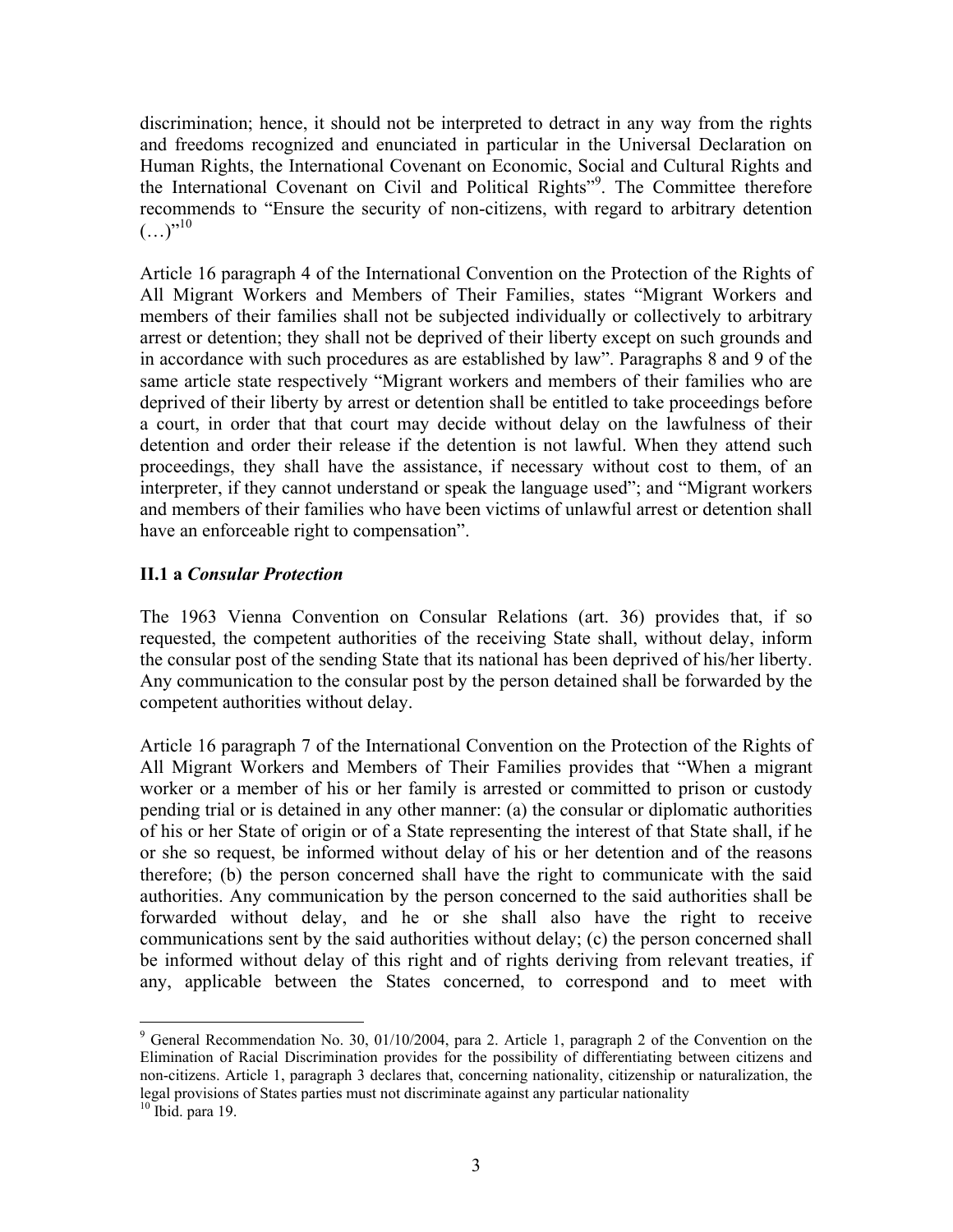representatives of the said authorities and to make arrangements with them for his or her legal representation".

# **II.1 b** *Length of Administrative Detention*

Administrative deprivation of liberty should last only for the time necessary for the deportation/expulsion to become effective. Deprivation of liberty should never be indefinite. The Human Rights Committee found that "detention should not continue beyond the period for which the State can provide appropriate justification. For example, the fact of illegal entry may indicate a need for investigation and there may be other factors particular to the individual, such as the likelihood of absconding and lack of cooperation, which may justify detention for a period. Without such factors detention may be considered arbitrary, even if entry was illegal"<sup>11</sup>.

The Working Group on Arbitrary Detention<sup>12</sup> further stated that a maximum period should be set by law and the custody may in no case be unlimited or of excessive length.

### **II.1 c** *Application of Non-Custodial Measures*

The Working Group on Arbitrary Detention recommended that "alternative and noncustodial measures, such as reporting requirements, should always be considered before resorting to detention"13. Similarly, in its resolution 2000/21, the Sub-Commission on the Promotion and Protection of Human Rights encouraged "States to adopt alternatives to detention such as those enumerated in the Guidelines on the Applicable Criteria and Standards relating to the Detention of Asylum Seekers" (para.  $6^{14}$ .

 $\overline{a}$ 11 CCPR/C/D/59/560/1993 para. 9.4 and *C. v. Australia* (900/1999), ICCPR/C/76/D/900/1999 (28 October 2002) at para. 8.2.

 $12$  E/CN.4/2000/4.

<sup>13</sup> E/CN.4/1999/63/Add.3.

<sup>&</sup>lt;sup>14</sup> Guideline 4 deals with Alternatives to Detention and Provides the following "Alternatives to the detention of an asylum-seeker until status is determined should be considered. The choice of an alternative would be influenced by an individual assessment of the personal circumstances of the asylum-seeker concerned and prevailing local conditions. Alternatives to detention which may be considered are as follows: (i) Monitoring Requirements. Reporting Requirements: Whether an asylum-seeker stays out of detention may be conditional on compliance with periodic reporting requirements during the status determination procedures. Release could be on the asylum-seeker's own recognisance, and/or that of a family member, NGO or community group who would be expected to ensure the asylum-seeker reports to the authorities periodically, complies with status determination procedures, and appears at hearings and official appointments. Residency Requirements: Asylum-seekers would not be detained on condition they reside at a specific address or within a particular administrative region until their status has been determined. Asylum-seekers would have to obtain prior approval to change their address or move out of the administrative region. However this would not be unreasonably withheld where the main purpose of the relocation was to facilitate family reunification or closeness to relatives. 9 (ii) Provision of a Guarantor/ Surety. Asylum seekers would be required to provide a guarantor who would be responsible for ensuring their attendance at official appointments and hearings, failure of which a penalty most likely the forfeiture of a sum of money, levied against the guarantor. (iii) Release on Bail. This alternative allows for asylumseekers already in detention to apply for release on bail, subject to the provision of recognisance and surety. For this to be genuinely available to asylum-seekers they must be informed of its availability and the amount set must not be so high as to be prohibitive. (iv) Open Centres. Asylum-seekers may be released on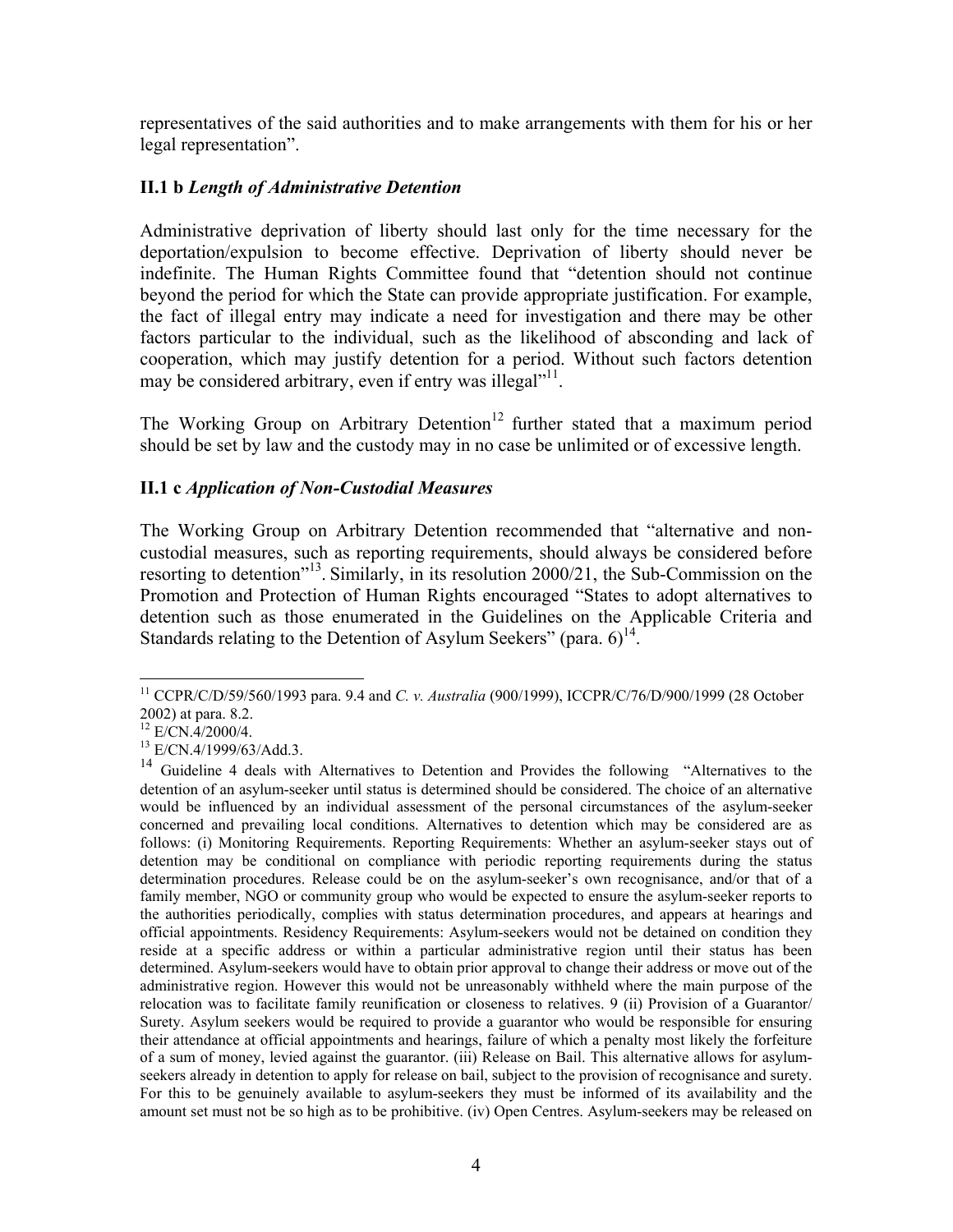### **II.1 d** *Detention of Children*

Article 37 (b) of the Convention on the Rights of the Child requires States parties to ensure that minors are detained in conformity with the law, as a measure of last resort and for the shortest possible period of time. In accordance with article 3 of the Convention, the best interests of the child shall be the primary consideration in any action taken by States parties.

Article 37 (d) of the Convention on the Rights of the Child states that "Every child deprived of his or her liberty shall have the right to prompt access to legal and other appropriate assistance, as well as the right to challenge the legality of the deprivation of his or her liberty before a court or other competent, independent and impartial authority, and to a prompt decision on any such action".

# **II.1 e** *Victims of Trafficking*

Guideline 2, paragraph 6 of the OHCHR Recommended Principles and Guidelines on Human Rights and Human Trafficking<sup>15</sup> provides that States and, where applicable, intergovernmental organizations and non-governmental organizations should consider "Ensuring that trafficked persons are not, in any circumstances, held in immigration detention or other forms of custody". Guideline 4, paragraph 5 further states that States should consider "ensuring that the legislation prevents trafficked persons from being prosecuted, detained or punished for the illegality of their entry or residence or for the activities they are involved in as a direct consequence of their situation as trafficked persons". Guidelines number 6, paragraph 1 finally states that States and, where applicable intergovernmental organizations and non-governmental organizations should consider "ensuring, in cooperation with non-governmental organizations, that safe and adequate shelter that meets the needs of trafficked persons is made available. (…) Trafficked persons should not be held in immigration detention centres, other detention facilities or vagrant houses"

#### **II.2** *Conditions of Detention*

Administrative detention should never be of a punitive nature. Furthermore, as enshrined in article 10 of ICCPR, all persons deprived of their liberty shall be treated with humanity and with respect for the inherent dignity of the human person. This implies not only the right not to be subjected to torture or to cruel, inhuman or degrading treatment or punishment<sup>16</sup>, but also that migrants deprived of their liberty should be kept in conditions

condition that they reside at specific collective accommodation centres where they would be allowed permission to leave and return during stipulated times. These alternatives are not exhaustive. They identify options which provide State authorities with a degree of control over the whereabouts of asylum-seekers while allowing asylum-seekers basic freedom of movement".

<sup>&</sup>lt;sup>15</sup> E/2002/68/Add.1.

<sup>&</sup>lt;sup>16</sup> The freedom from torture or cruel, inhuman or degrading treatment or punishment is an underogable right guaranteed by both customary and conventional law. See, in particular, article 5 of the Universal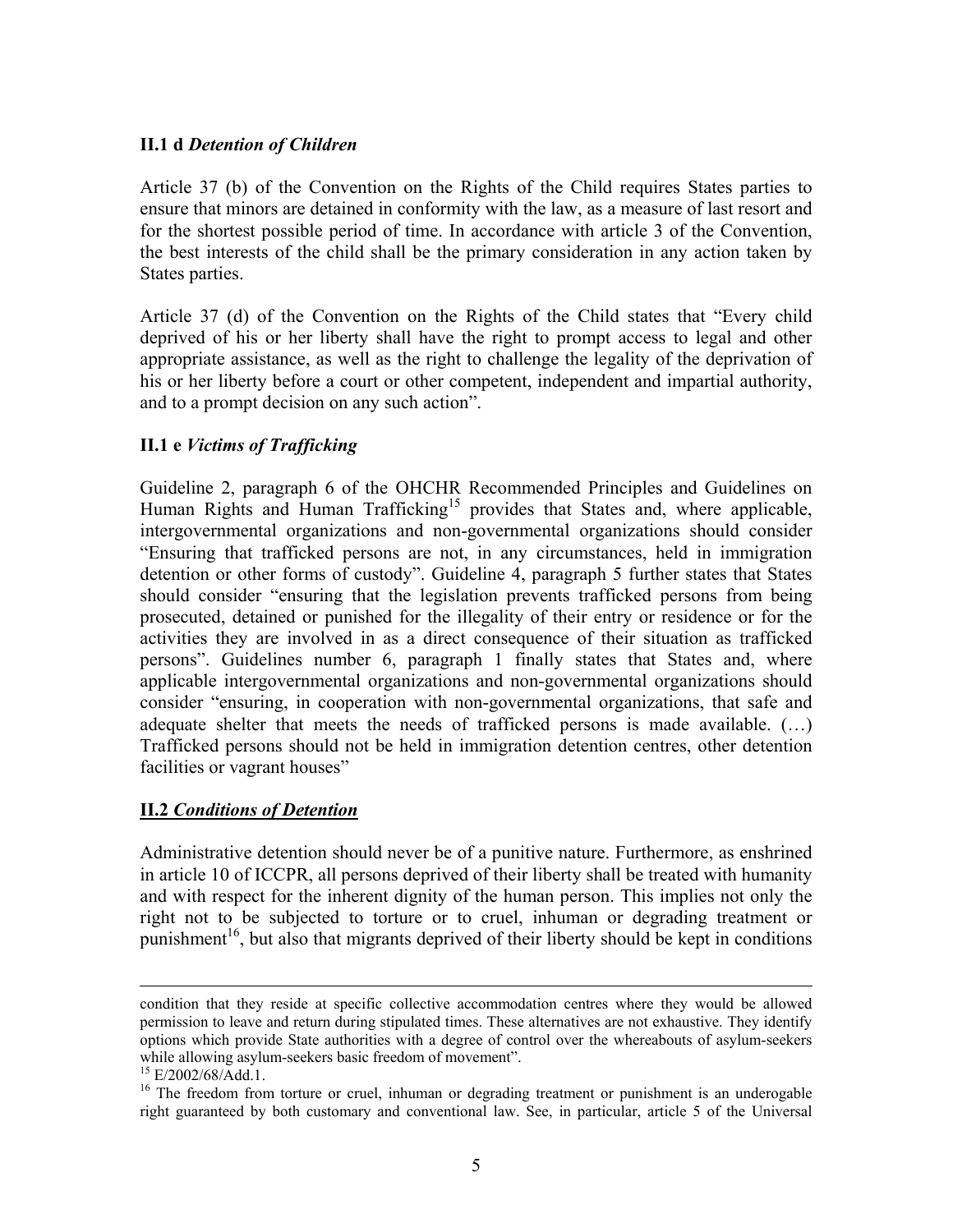that take into account their status and needs. General Comment No. 15 of the Human Rights Committee states: "if lawfully deprived of their liberty, [aliens] shall be treated with humanity and with respect for the inherent dignity of their person".

The Body of Principles for the Protection of All Persons under Any Form of Detention or Imprisonment, the Standard Minimum Rules for the Treatment of Prisoners, the United Nations Rules for the Protection of Juveniles Deprived of their Liberty and the UNHCR Revised Guidelines on Applicable Criteria and Standards Relating to the Detention of Asylum Seekers also provide an extensive list of guarantees for the protection of the human dignity of persons, including migrants, deprived of their liberty. Despite their nonbinding nature, they reflect internationally recognized principles.

General Recommendation Number 30 of the Committee on the Elimination of Racial Discrimination recommends to "Ensure (…) that conditions in centres for refugees and asylum seekers meet international standards".

Article 37 of the Convention on the Rights of the Child also establishes in paragraph (c) that every child deprived of liberty shall be treated with humanity and respect for the inherent dignity of the human person, and in a manner which takes into account the needs of persons of his or her age. In particular, every child deprived of liberty shall be separated from adults unless it is considered in the child's best interest not to do so and shall have the right to maintain contact with his or her family through correspondence and visits, save in exceptional circumstances.

Article 17 paragraph 3 of the International Convention on the Protection of the Rights of All Migrant Workers and Members of Their Families provides that "Any migrant worker or member of his or her family who is detained in a State of transit or in a State of employment for violation of provisions relating to migration shall be held, in so far as practicable, separately from convicted persons or persons detained pending trial". Paragraph 7 of the same article states "Migrant workers and members of their families who are subjected to any form of detention or imprisonment in accordance with the law in force in the State of employment or in the State of transit shall enjoy the same rights as nationals of those States who are in the same situation".

# **II.3** *National human rights institutions: an underestimated actor*

National human rights institutions (NIs) are entities legally enabled to promote and protect human rights.

NIs can play a crucial role in the protection of human rights of migrants as they are the independent human rights antennas in a country and can act as early warning mechanisms to prevent human rights violations. NIs can analyze the legislation, monitor its implementation and its impact on the rights of migrants, and formulate concrete recommendations. This has proven to prevent abuses, arbitrary treatment and

Declaration of Human Rights, article 7 of the International Covenant on Civil and Political Rights and the Convention against Torture and Other Cruel, Inhuman or Degrading Treatment or Punishment.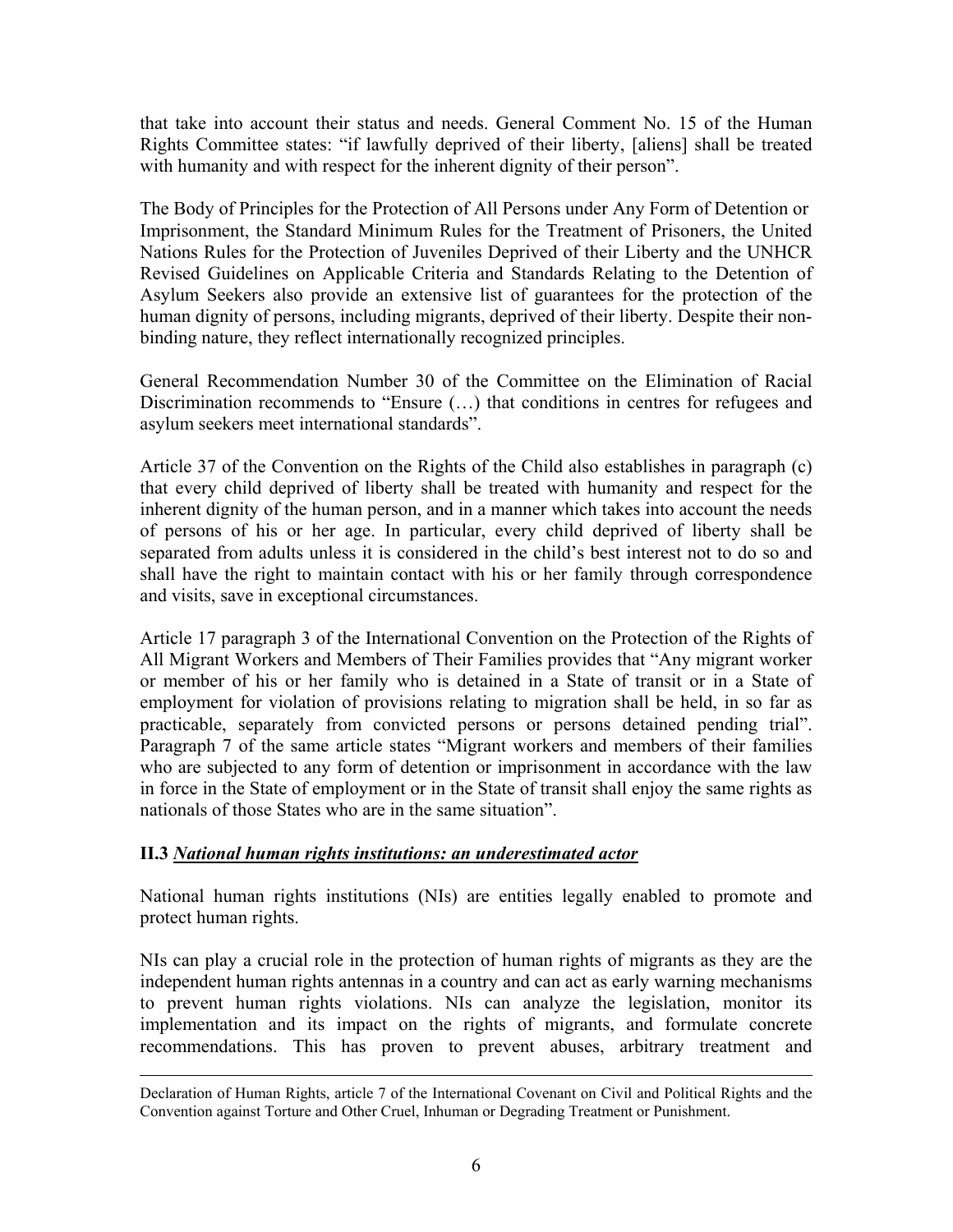discrimination of migrants in the name of either the legislation or valid regulations. Ignorance is also frequently responsible for the application of the legislation by authorities who lack awareness of international obligations in relation to human rights, and the way these are to be applied to migrants. Some NIs can provide migrants with legal and psychological assistance.

With regard to the areas of concern addressed in this paper, NIs can prevent the administrative detention of migrants by raising awareness of their rights and by sensitizing, through their promotional and/or training mandates, government officials, civil society and even the private sector. With respect to protection, NIs can undertake a "watchdog" role to ensure that arbitrary detention of migrants does not occur, that conditions under administrative or other custodial detention meet with international standards, that victims of trafficking are not subject to detention, and pay attention to other vulnerable groups such as children in relation to detention. In particular, the mandate of many NIs to access detention centers and their possibility to liaise with consulates of the detainee's country to ensure consular protection offers NIs a crucial role to play.

NIs should be an integral part of the actors defending and promoting the existing legal framework to promote and protect the rights of migrants and in particular with respect to the administrative or arbitrary detention of migrants.

# **III. Issues of Concern**

# **III.1** *Protection from Arbitrary Detention*

The legislation of a considerable number of countries provides that migrants who are the subject of judicial proceedings have the right to free legal counsel and interpretation, while the costs of these services (or of one of them) must be borne by the alien in administrative proceedings. The right to judicial or administrative review of the lawfulness of detention, as well as the right to appeal against the detention/deportation decision/order or to apply for bail or other non-custodial measures, are not always guaranteed in cases of administrative detention $17$ .

Grounds for administrative detention of migrants vary greatly from country to country and within the same country according to the infraction or offence of which migrants are suspected. Often the legislative criteria allow a high decree of discretion in ordering administrative detention: foreign nationals can be detained when immigration officers have "reasonable" grounds to believe that the person is inadmissible, is a danger to the public, that the individual is unlikely to appear for an examination or a hearing, or where the officer is not satisfied about the identity of the person. Anti-terrorism legislation

 $\overline{a}$  $17$  This does not in anyway imply that such rights are widely guaranteed in the cases of judicial proceedings. It was in fact reported by special procedures and treaty bodies that migrants often suffer from de facto or de jure discrimination in judicial proceedings. See for example E/CN.4/2005/85/Add.1, communications sent by the Special Rapporteur on Trafficking to the Government of the Maldives and to the United States of America; ICCPR, A/57/40 vol. I (2002) 47 at para. 77 (20).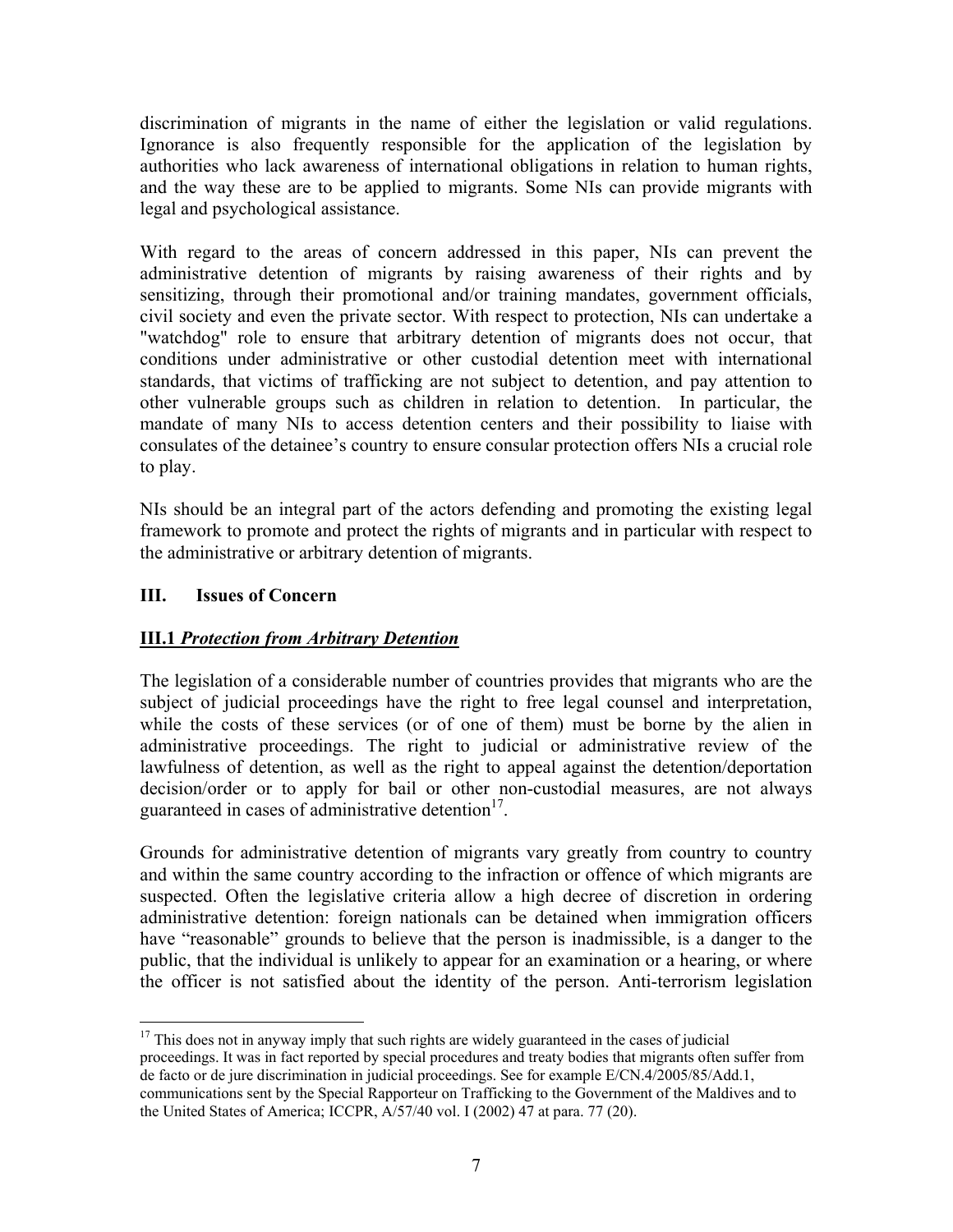allows for the detention of migrants on the basis of vague, unspecified allegations of threats to national security<sup>18</sup>. The high degree of discretion and the broad power to detain accorded to immigration and other law enforcement officials, coupled often with a lack of adequate training can give rise to abuses and to human rights violations. The failure to provide legal criteria can result in de facto discriminatory patterns of arrest and deportation of irregular migrants<sup>19</sup>.

National laws often do not provide for judicial review of administrative detention of migrants. In other instances, the judicial review of administrative detention is initiated only upon request of the migrant. In these cases, lack of awareness of the right to appeal, lack of awareness of the grounds for detention, difficult access to relevant files, lack of access to free legal counsel, lack of interpreters and translation services and of information in a language they can understand on the right to instruct and retain counsel<sup>20</sup> and the situation of the facilities where migrants are being held can prevent them from exercising this right in practice<sup>21</sup>. In the absence of lawyers and interpreters, migrants often feel intimidated and obliged to sign papers without understanding their content.

Migrants and asylum-seekers are sometimes detained at airport transit zones<sup>22</sup> and other points of entry, under no clear authority, either with the knowledge of government officials at the airport or simply on the instructions of airline companies<sup>23</sup>, before being returned to their countries<sup>24</sup>. The difficulty or impossibility of reaching any outside assistance impedes the exercise of the right of the persons concerned to challenge the lawfulness of the detention and deportation decision and to apply for asylum, even in the presence of legitimate claims.<sup>25</sup> This detention, in inadequate conditions, can last for prolonged periods of time<sup>26</sup>.

#### **III. 1 a** *Consular Protection*

Consular posts are not always informed in a timely manner of detentions, often because detainees are not aware of their right to communicate with consular representatives<sup>27</sup>. Consulates have in some cases be informed only when migrants are taken to prison after several days of detention in police posts. In some facilities, the absence of public

<sup>&</sup>lt;sup>18</sup> See the report of the Special Rapporteur on torture to the General Assembly  $(A/57/173)$ .

<sup>&</sup>lt;sup>19</sup> See E/CN.4/2005/85/Add.1, communications sent to the Government of Costa Rica.

<sup>&</sup>lt;sup>20</sup> See ICCPR, A/55/40 Vol. I (2000) 71 at para. 426.

<sup>&</sup>lt;sup>21</sup> See E/CN.4/2005/85/Add.1, communications sent to the Government of Thailand.

<sup>&</sup>lt;sup>22</sup> See E/CN.4/2003/85/Add.1, communications sent by the Special Rapporteur on the human rights of migrants to the Governments of Japan, South Africa and Spain.

 $^{23}$  In some countries fines are imposed on companies that allow into the country people not in possession of valid papers.

<sup>&</sup>lt;sup>24</sup> E/CN.4/2003/85/Add.1, letter dated 25 September sent by the Special Rapporteur on the human rights of migrants to the Government of South Africa.

<sup>&</sup>lt;sup>25</sup> See CRC, CRC/C/114 (2002) 25 art paras 160.

<sup>&</sup>lt;sup>26</sup> See CERD, A/49/18 (1994) at para 144 and CAT, A/56/44 (2001) 38 at paras. 87 and 88. See also E/CN.4/2005/85/Add.1, communications sent by the Special Rapporteur on the human rights of migrants to the Government of France and Spain and CRC/C/121 (2002) 70 at para. 355 and 356.

<sup>&</sup>lt;sup>27</sup> See E/CN.4/2005/85/Add. 4, Report of the Special Rapporteur on the human rights of migrants on her visit to Peru.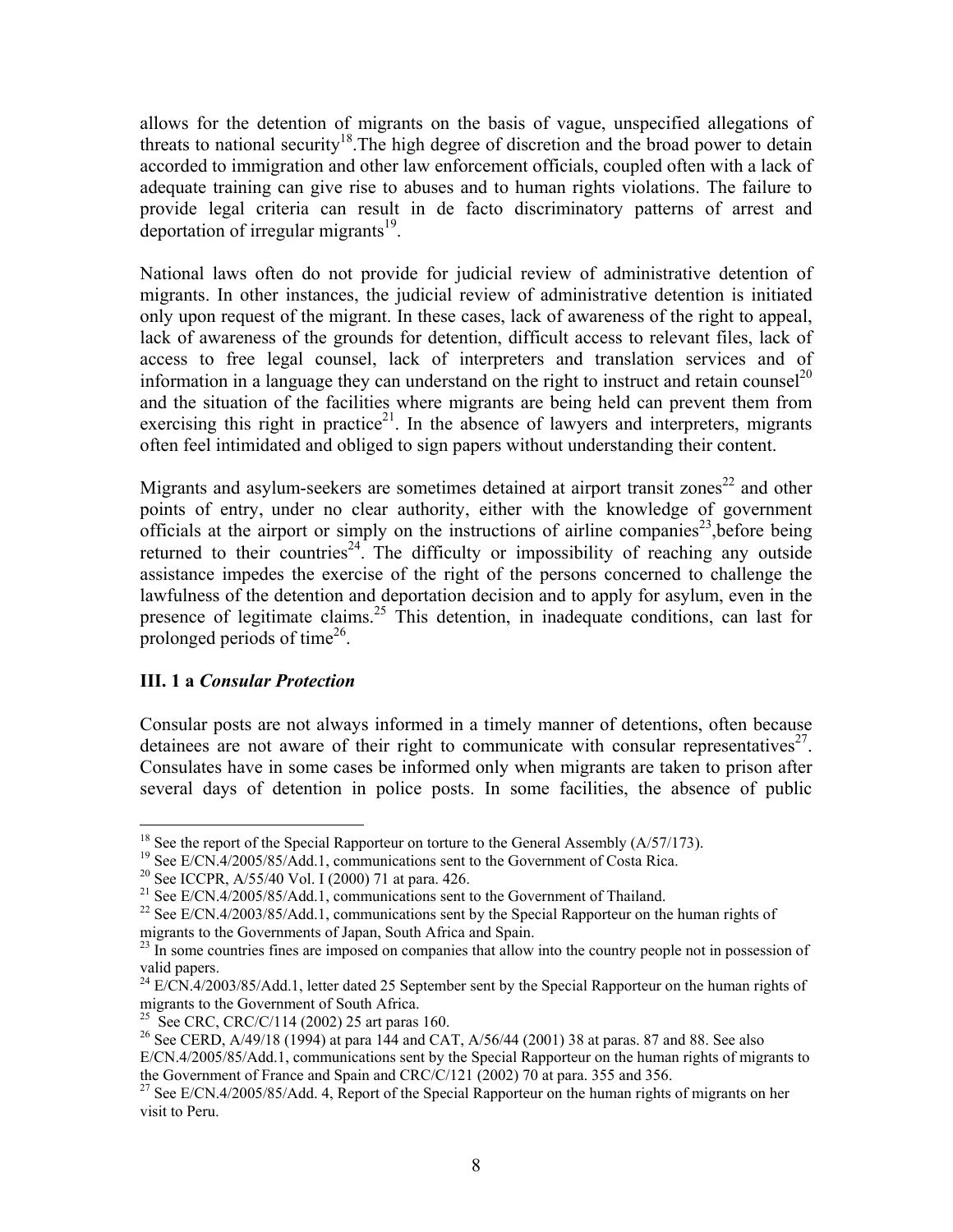telephones and the fact that the migrants have to pay for calls discourage or prevent contacts with consular representatives.

## **III.1 b** *Length of Administrative Detention*

In the context of anti-terrorism measures adopted after 11 September 2001, the legislation of some countries allows for long periods of detention of non-nationals, without basic guarantees<sup>28</sup>. Not always does the legislation specify a time limit beyond which deprivation of liberty should cease when deportation is not possible for reasons not imputable to the migrant. Even where time limits are prescribed by law, they are not always respected. Migrants often remain in administrative detention for long periods of  $time^{29}$  awaiting deportation. The deportation procedure can in fact be very lengthy: consulates have to process travel documents, travel arrangements have to be made, asylum claims and appeals against deportation reviewed<sup>30</sup>. The procedure can be particularly time consuming in circumstances such as the absence of diplomatic representation of the country of citizenship of the alien; the lack of means of the country of destination to finance the deportation; the refusal of the State of origin or the receiving country to accept the migrant<sup>31</sup>. The case of stateless detainees, i.e. those who crossed the border irregularly and whose Governments refuse to recognize them, is another circumstance that may lead to indefinite detention. At times migrants remain in detention because, owing to the situation in their countries of origin, they cannot be deported<sup>32</sup> but the national immigration laws do not allow for their release.

Not always does the legislation provide for an automatic review of detention at set intervals to determine whether it should continue<sup>33</sup>. In the majority of cases the review is not undertaken automatically, but mechanisms exist that allow the migrant to request it. However, access to such mechanisms can be seriously undermined by the lack of procedural safeguards. In these cases, and in the impossibility to deport, detention can continue indefinitely.

 $\overline{a}$ 

<sup>&</sup>lt;sup>28</sup> See E/CN.4/2003/85/Add.1, communications sent by the Special Rapporteur on the human rights of migrants and the Special Rapporteur on the independence of judges and lawyer to the Governments of the United Kingdom of Great Britain and Northern Ireland and of the United States.

<sup>&</sup>lt;sup>29</sup> See E/CN.4/2005/85/Add.1, communications sent by the Special Rapporteur on the human rights of migrants to the Government of Australia.

 $30\text{ See Ibid.}$ , communication sent by the Special Rapporteur on the human rights of migrants to the Government of Australia. See also ICCPR, A/50/40 Vol. I (1995) 52 at paras 283 and 298; ICCPR, A/50/40 Vol. I (1995) 72 at para 422 and ICCPR, A/51/40 Vol. I (1996) at para. 87.

<sup>&</sup>lt;sup>31</sup> See ICCPR, A/57/40 vol. I (2002) 36 at para. 75 (16).

<sup>&</sup>lt;sup>32</sup> See E/CN.4/2003/85/Add.1, communications sent by the Special Rapporteur, together with the Special Rapporteur on torture to the Government of Greece.

<sup>&</sup>lt;sup>33</sup> Among the factors considered in undertaking such reviews are the reasons for detention, elements to determine the length of time that detention is likely to continue, unexplained delays or lack of diligence on the part of the authority in charge or by the person concerned, the existence of alternatives to detention.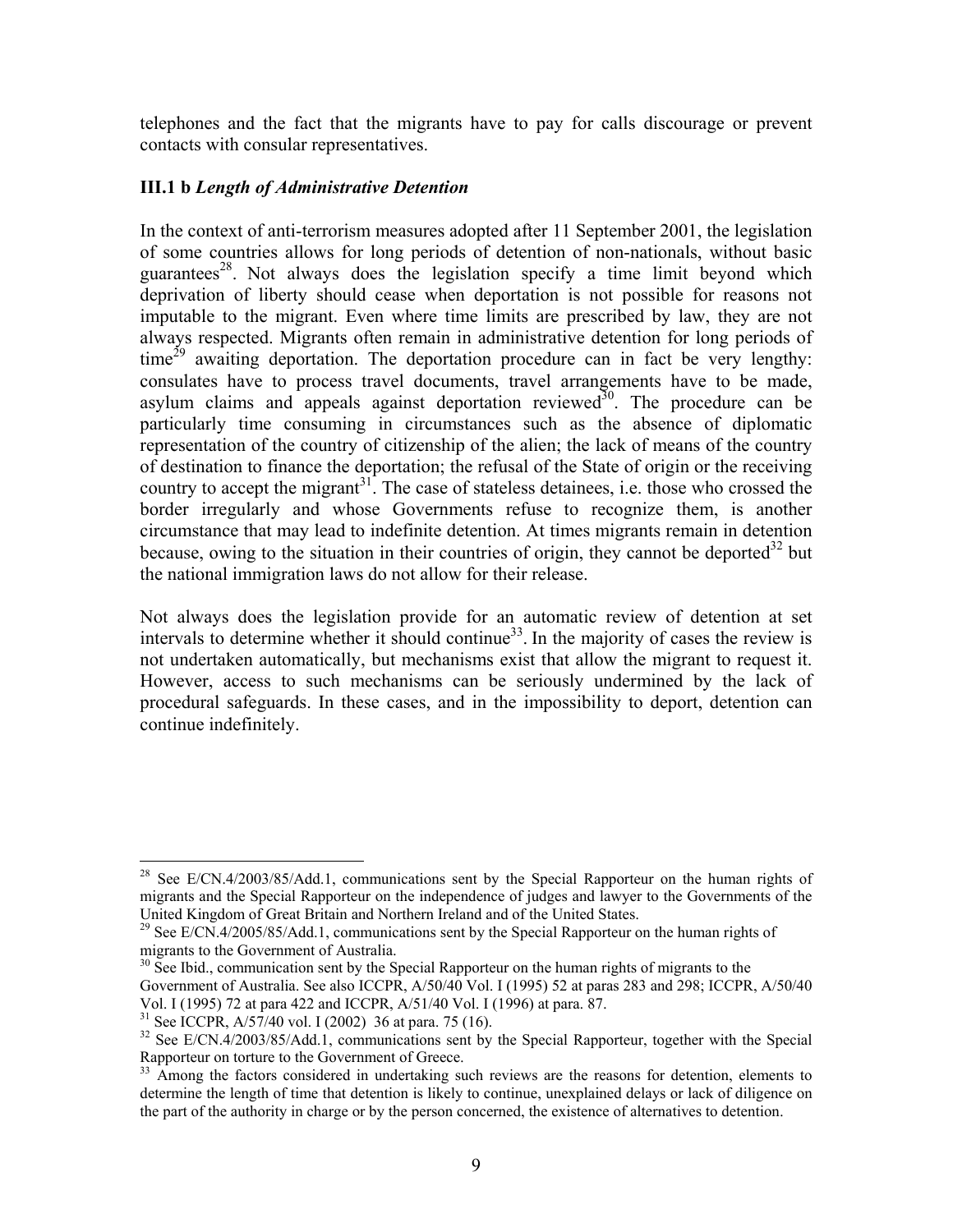The excessive length of detention of migrants for administrative offences has been considered by the Working Group on Arbitrary Detention as a disproportionate punishment $34$ .

## **III. 1 c** *Application of Non-Custodial Measures*

The legislation of several countries provides for alternatives to administrative detention, such as release on bail, release on parole, home detention, semi-liberty, payment of a certain sum as guarantee, police supervision, ban on leaving the country, obligation to reside at a given address with periodic reporting to the authorities, withdrawal of passport. However, there is an element of discretion in many countries as to when such measures can be granted, as often the law itself does not prescribe them in the presence of specific criteria. Often, in the absence of statistics it is not possible to assess how often alternative measures are granted. However, even when the law provides expressly for non-custodial measures, they are difficult to access<sup>35</sup>. Bail, when granted, is usually set at a sum not affordable by migrants. The request for sureties is a further obstacle given the absence of relatives or friends who can stand surety for migrants. Similarly, home detention or social work is hard to obtain due to the fact that migrants often do not have stable work and lodgings.

# **III.1 d** *Victims of Trafficking*

Victims of trafficking involuntarily commit administrative infractions, such as irregular entry, use of false documents and other violations of immigration laws and regulations, which make them liable to detention<sup>36</sup>. Furthermore, the law of some countries punishes as criminal offences irregular entry, entry without valid documents or engaging in prostitution, including forced prostitution. Victims of trafficking are thus often detained and deported without regard for their specific needs for protection and without consideration for the risks they may be exposed to if returned to their country of origin<sup>37</sup>.

# **III.1 e** *Children*

 $\overline{a}$ 

Minors, including unaccompanied children, can be detained for long or undetermined periods and then deported under no clear authority and on discretional grounds, with no possibility of challenging the lawfulness of the detention before a court or other competent, independent and impartial authority. When immigration laws and regulations are silent with respect to the detention of minors, including unaccompanied children,

 $34$  See opinion 18/2004 (E/CN.4(2005/6/Add.1) of 16 September 2004 on the case of Mr. Benatta who entered the United States on 31 December 2000 on a non-immigrant visa authorizing him to remain in the country until 30 June 2001 and subsequently detained for 14 months and still under detention at the time of the decision.

<sup>&</sup>lt;sup>35</sup> See E/CN.4/2005/85/Add.3, Report of the Special Rapporteur on the human rights of migrants on her visit to Italy.

<sup>&</sup>lt;sup>36</sup> See relevant provision in the Protocol to Prevent, Suppress and Punish Trafficking in Persons, Especially Women and Children (article 6 to 8).

 $37$  See for example E/CN.4/2005/85/Add.1, communication sent to the Government of Malaysia and to Kosovo.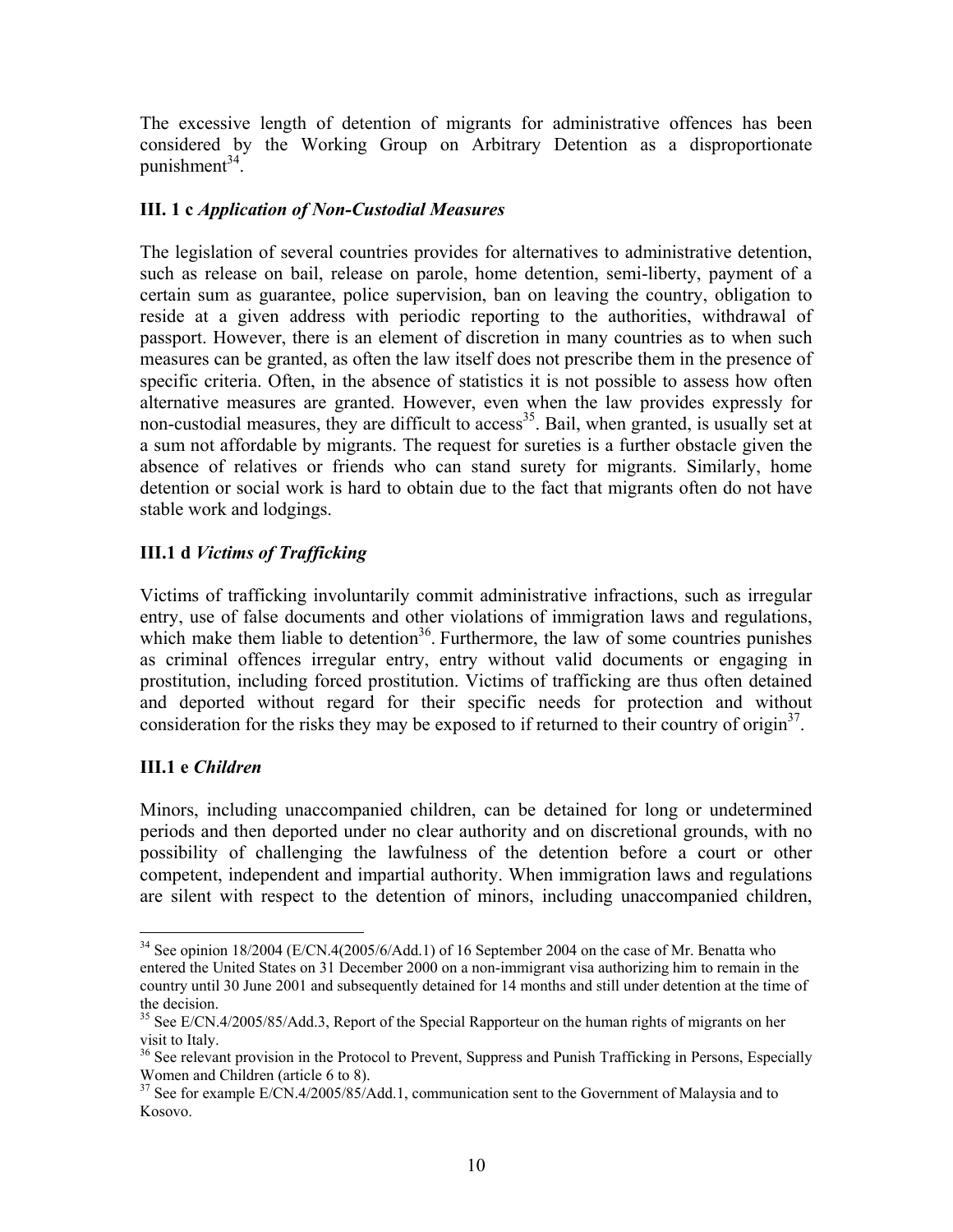decisions are taken on individual cases, often with reference to other national provisions and regional and international obligations. Even when administrative detention of migrant children is prohibited, other legislative provisions of the same country may allow for minors to be detained for criminal offences where breaches of immigration law are considered as such.

The legislation or regulations of several countries provide for "family detention", whereby children under a certain age are detained with their parents, either in special facilities or in separate rooms within centres for migrants or penitentiaries. However, accompanied and unaccompanied children are often held in punitive and inadequate conditions, deprived of the care, protection and rights to which they are entitled under the Convention on the Rights of the Child and other international human rights norms, including the right to education, physical and mental health, privacy, information, and rest and leisure, among others<sup>38</sup>.

While the legislation of the majority of countries provides that minors subjected to criminal proceedings should be detained only as a measure of last resort and protected by a set of judicial safeguards and guarantees to ensure that the children's rights are protected, at the same time it can allow for administrative detention of foreign children without any such guarantees.

# **III.2** *Conditions of Detention*

Detention facilities for migrants vary from country to country and according to the type of regime to which migrants are subjected. Where violation of immigration laws is considered a criminal offence, migrants sentenced to imprisonment for such offences can be detained with common criminals and subjected to the same punitive regime and they are not always separated from the rest of the prison population, without arrangements for food appropriate to their culture and/or religion and to allow them to practice their faiths, at times exposed to racist attacks<sup>39</sup>. Prison personnel in most of the cases do not receive specific training on how to deal with foreign detainees. At times also migrants under administrative detention are detained in common prisons, either because no other specific facility exists, or because those that exist are full, with severe restrictions on their freedom of movement, rights to communicate with families and receive visits, and limited access to outdoor recreational activities. There have also been reports of migrants held in solitary confinement<sup>40</sup>.

Sometimes there are special facilities for administrative detention of migrants $41$ . In other cases places such as schools, warehouses, airport terminals, sports stadiums and similar facilities have been converted into centres for the administrative custody of migrants.

 $\overline{a}$ 

 $38$  See for example E/CN.4/2005/85/Add.1, communications sent by the Special Rapporteur on the human rights of migrants to the Government of Spain.

<sup>&</sup>lt;sup>39</sup> See report of the Special Rapporteur on the human rights of migrants on her visit to Peru (E/CN.4/2005/76/Add.4).

<sup>&</sup>lt;sup>40</sup> See ICCPR, A/54/40 vol. I (1999) 26 at para. 161-

<sup>&</sup>lt;sup>41</sup> See reports of the Special Rapporteur on the human rights of migrants on her visits to Spain

<sup>(</sup>E/CN.4/2004/76/Add.2); Italy (E/CN.4/2005/85/Add.3); and Iran (E/CN.4/2005/85/Add.2).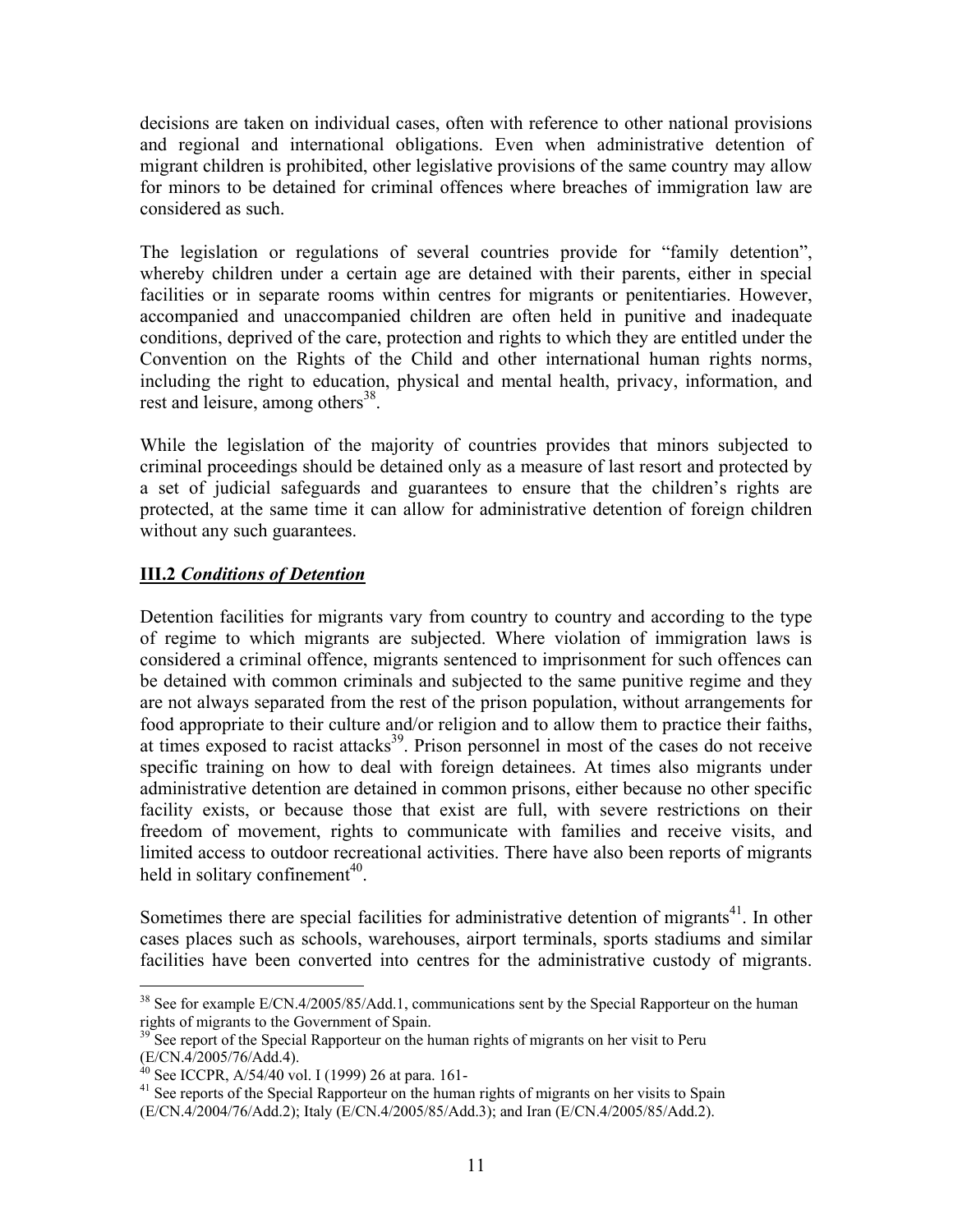Both types of facility are usually thought of as being for the short term detentions, however, it often happens that migrants remain detained in these centres for months, and in some cases years. In most cases there is no provision for either education for children or for adequate recreational activities. Facilities converted into detention centres often lack basic infrastructures, such as ventilation systems, outdoor spaces, or rooms allowing for private conversations with lawyers or family members, and food and sanitary conditions can be inadequate<sup>42</sup>. Some migrants in administrative detention are allowed to meet with their relatives and friends only for very short periods, separated by glass and in the presence of immigration or other officials.

Special centres for the detention of migrants are often overcrowded<sup>43</sup>, leading to a serious deterioration in living conditions, including lack of bedding, poor hygienic conditions, inadequate access to medical treatment and other services, the impossibility of separating men from women and adults from minors and of keeping families together, and lack of privacy. For security reasons, freedom of movement can be limited within the facility and migrants can remain locked up for most of the day.

Very few centres provide a medical check-up upon arrival. Some of the recently built facilities for migrants provide for a general doctor to visit detainees every day. In many instances, however, only urgent medical care is provided $44$ . Also, in some countries all medical expenses apart from general check-ups or emergency interventions must be borne by the detainees. Often, no translation or interpretation services are available, making it difficult for migrants to request medical attention and to understand medical prescriptions and diagnoses. Other inmates are sometimes used as interpreters. This practice breaches confidentiality, and when consent is sought and obtained, there are questions as to whether that consent is sufficiently informed. Furthermore, in these circumstances a detainee may be prevented from disclosing vital information about trauma suffered. Access to medical assistance is curtailed when migrants are detained in police stations and holding facilities that are not easily accessible.

Mechanisms of external oversight of migrant holding facilities are not always in place. Not all countries allow regular visits by external actors, such as the Red Cross, representatives of human rights institutions, NGOs, humanitarian organizations, the Office of the United Nations High Commissioner for Refugees (UNHCR), the International Organization for Migration (IOM), or regional mechanisms such as the European Committee for the Prevention of Torture. In some cases inspections are only carried out by representatives of hierarchically superior bodies of the ministry or department to which the police or the immigration service running the centre belongs. When administrative custody centres are not monitored and inspected by external mechanisms, abuse and violence are more frequent.

 $\overline{a}$ 

 $42$  See E/CN.4/2005/85/Add.1, communications sent by the Special Rapporteur on the human rights of migrants to the Government of Malaysia. See also CERD A/57/18 (2002), para 380 and CRC/C/114 (2002) 25 at para161.

 $^{43}$  See E/CN.4/2003/Add.1, communication sent by the Special Rapporteur on the human rights of migrants together with the Special Rapporteur on torture to the Government of Thailand. 44 See E/CN.4/2005/85/Add.1, communications sent by the Special Rapporteur on the human rights of

migrants to the Government of Spain.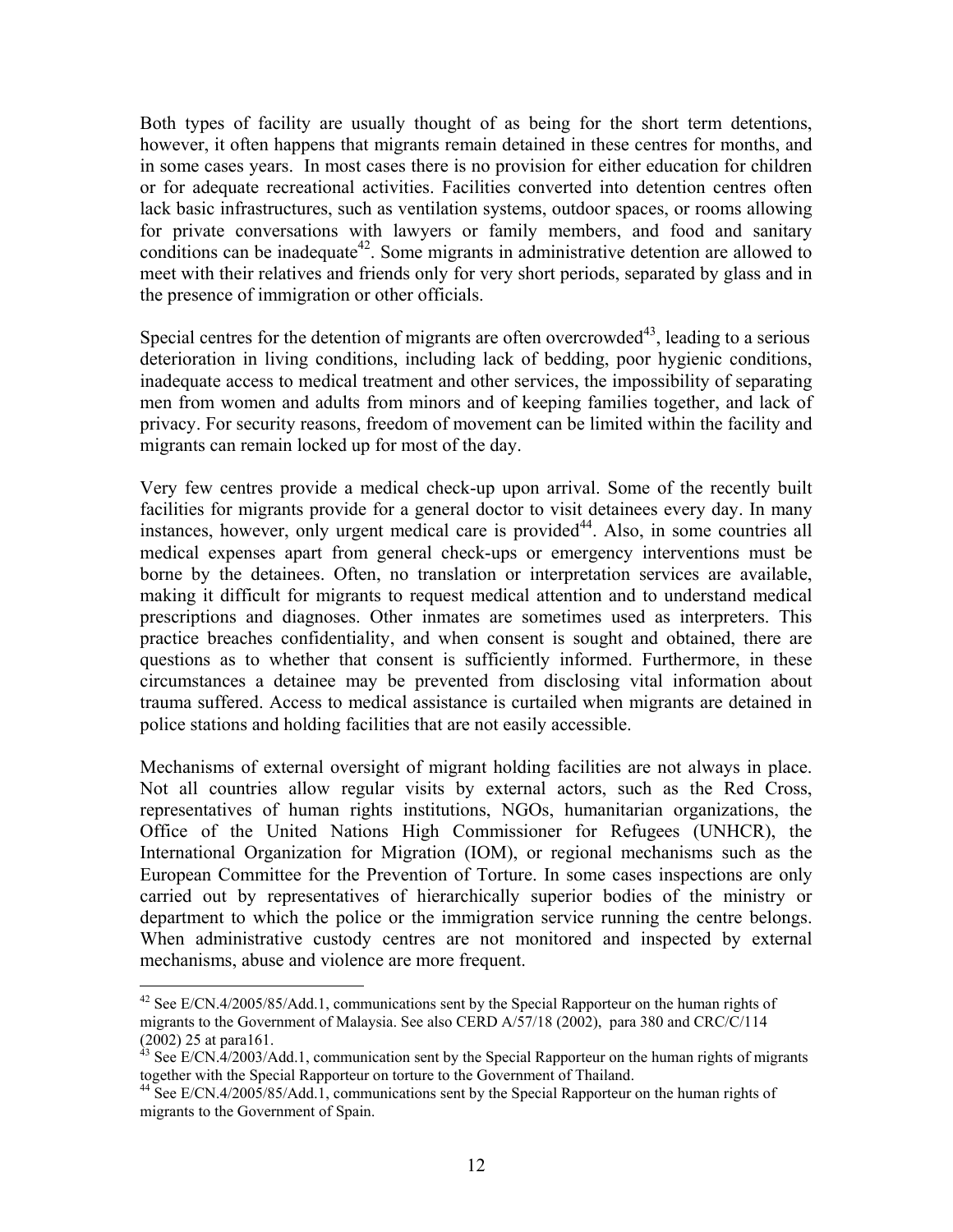The regulations of some migrants holding facilities provide for internal complaint or grievance mechanisms. However, internal complaint mechanisms are not always easily accessible, due to linguistic barriers, and the lack of confidentiality of such procedures. The decisions of internal review mechanisms are usually final and such mechanisms frequently allow only for internal disciplinary measures.

Holding centres for migrants under administrative detention are often run by immigration or other police. In some countries migrant holding centres are staffed with or run by private personnel<sup>45</sup> who often do not receive adequate training and are not prepared to discharge their functions in a way that is respectful of the human rights of migrants. Incidents of abuse and discrimination, and even of ill-treatment and torture of migrants in detention facilities at the hands of prison guards, police and immigration officers and private staff have been reported $46$ .

# **IV. CONCLUSIONS**

 $\overline{a}$ 

It is OHCHR's view that infractions of immigration laws and regulations should not be considered as criminal offences. Furthermore, detention of migrants on the ground of their irregular status should under no circumstance be of a punitive nature.

OHCHR recommends that governments consider the possibility of progressively abolishing the administrative detention of migrants. When this is not immediately possible, it is recommended that measures be taken to ensure respect for the human rights of migrants in the context of deprivation of liberty, as per the international human rights standards mentioned in section II above, including by:

(a) Ensuring that procedural safeguards and guarantees established by international human rights law and national law in case of criminal proceedings are applied to administrative detention of migrants. In particular, deprivation of liberty should be allowed only on the basis of criteria established by law. A decision to detain should only be taken under clear legal authority, and all migrants deprived of their liberty, whether under administrative proceedings or in cases of preventive detention for reasons of public security, should be entitled to bring proceedings before a court, so that the court can decide on the lawfulness of the detention. It is recommended that provisions be made for migrants in detention to be assisted, free of charge, by an interpreter and by legal counsel during administrative proceedings;

(b) Ensuring that migrants deprived of their liberty are informed in a language they understand, if possible in writing, of the reasons for the deprivation of liberty, of the available appeal mechanisms and of the regulations of the facility. Detained migrants shall also be accurately informed of the status of their case and of their right to contact a

<sup>&</sup>lt;sup>45</sup> See E/CN.4/2005/85/Add.3, Report of the Special Rapporteur on the human rights of migrants on her visit to Italy.

<sup>&</sup>lt;sup>46</sup> See E/CN.4/2003/85/Add.1, communication sent by the Special Rapporteur on the human rights of migrants, together with the Special Rapporteur on torture, to the Government of Japan.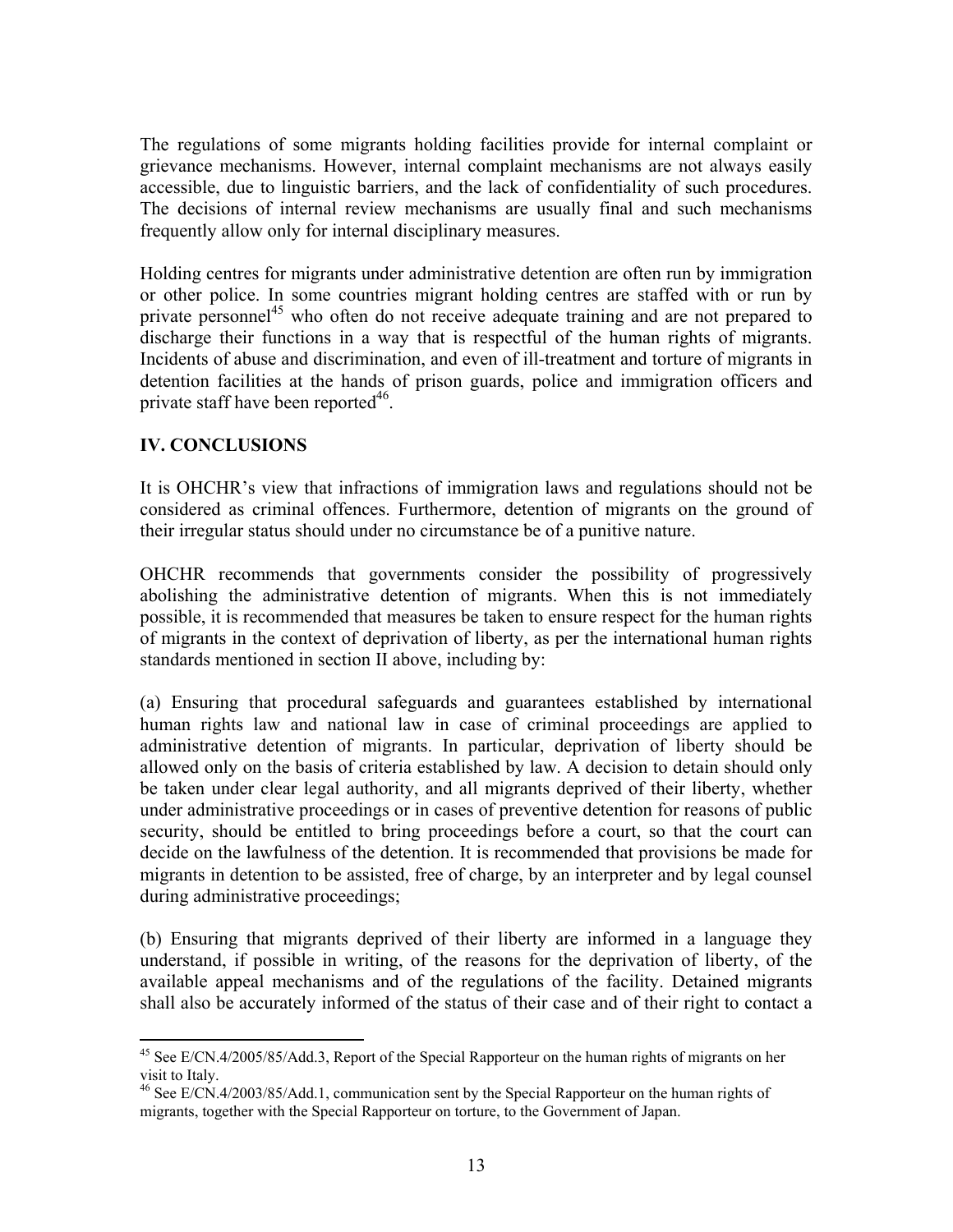consular or embassy representative and members of their families. It is recommended that a briefing on the facility and information on the immigration and other relevant laws and regulations also be provided and that migrants and their lawyers be granted full and complete access to the migrants' files;

(c) Facilitating migrants' exercise of their rights, including by providing them with lists of lawyers offering pro bono services, telephone numbers of consulates and organizations providing assistance to detainees and by creating mechanisms, such as toll-free numbers, to inform them of the status of their case. Authorities may wish to conclude agreements with NGOs, universities, volunteers, national human rights institutions and humanitarian and other organizations to provide basic services, such as translation and legal assistance, when they cannot otherwise be guaranteed;

(d) Ensuring that consular and embassy personnel are adequately trained in providing assistance to nationals in distress, including irregular migrants, and that there is a mechanism to address cases of negligence in providing such assistance.

(e) Avoiding the use of detention facilities and of legal mechanisms and methods of interception and/or deportation that curtail judicial control of the lawfulness of the detention and other rights, such as the right to seek asylum;

(f) Ensuring that the law sets a limit on detention pending deportation and that under no circumstance detention is indefinite. Bilateral and multilateral agreements can help speed up documentation/deportation procedures and thereby reduce the length of detention. The decision to detain should be automatically reviewed periodically on the basis of clear legislative criteria. Detention should end when a deportation order cannot be executed;

(g) Ensuring that non-custodial measures and alternatives to detention are made available to migrants, including through providing for such measures in law and ensuring that the prescribed conditions are not discriminatory against non-nationals.

(h) Ensuring that the legislation prevents trafficked persons from being prosecuted, detained or punished for illegal entry or residence in the country or for the activities they are involved in as a consequence of their situation as trafficked persons. In this respect, Adherence to the OHCHR's Recommended Principles and Guidelines on Human Rights and Human Trafficking is recommended.

(i) Ensuring that the legislation does not allow for the administrative detention of unaccompanied children<sup>47</sup> and that detention of children is permitted only as a measure of last resort and only when it is in the best interest of the child, for the shortest appropriate period of time and in conditions that ensure the realization of the rights enshrined in the Convention on the Rights of the Child, including access to education and health. Ensuring also that children under custodial measures are separated from adults, unless they can be housed with relatives in separate settings and that they are provided with

1

<sup>&</sup>lt;sup>47</sup> See CRC/C/114 (2002) 25 at para. 16, CRC/C/118 (2002) 29 at para 199, CRC/C/121 (2002) 141 at para. 141.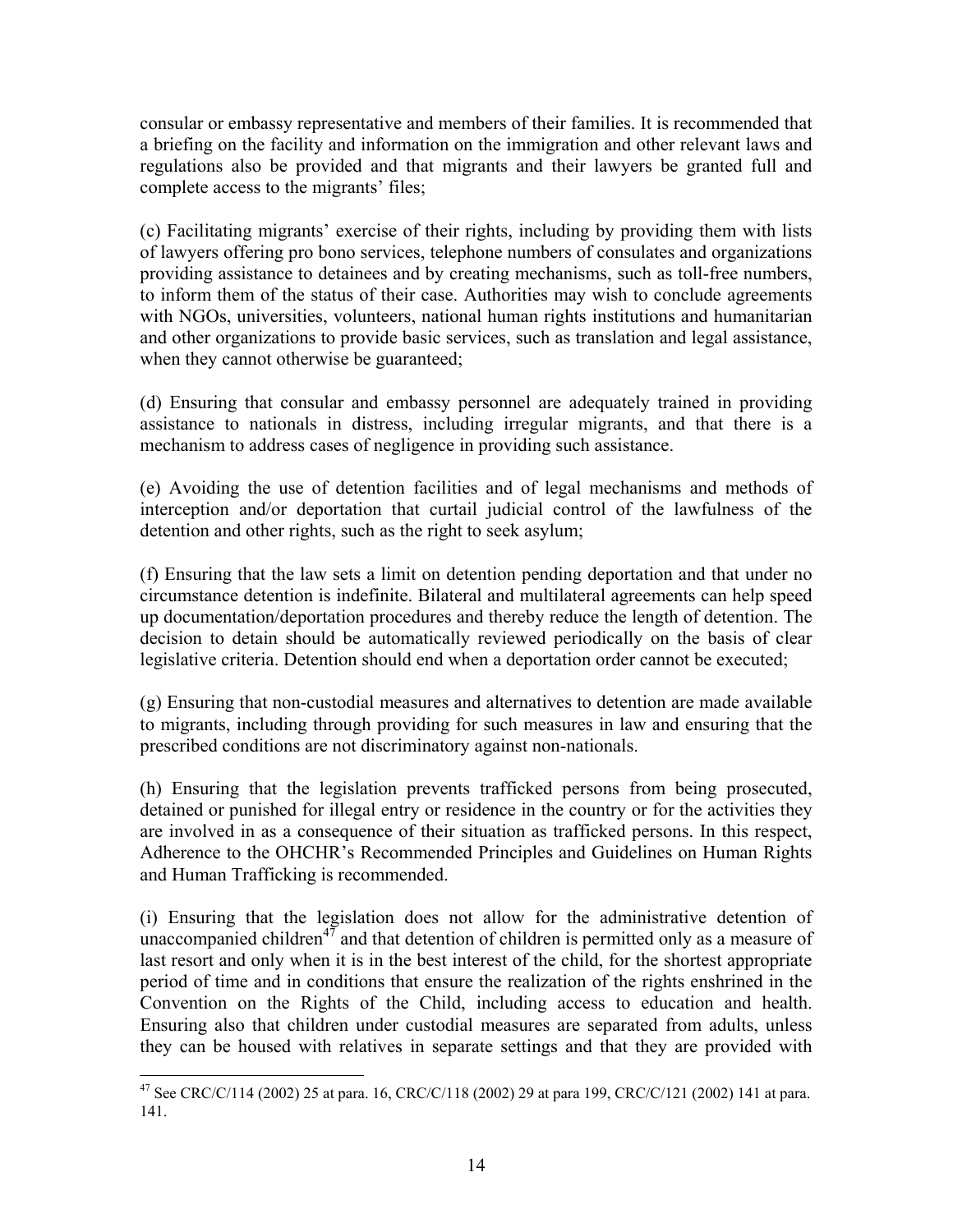adequate food, bedding and medical assistance and granted access to education and to open-air recreational activities. When migrant children are detained, the United Nations Rules for the Protection of Juveniles Deprived of their Liberty and the United Nations Standard Minimum Rules for the Administration of Juvenile Justice should be strictly adhered to. Should the age of the migrant be in dispute, it is recommended that the most favourable treatment be accorded until it is determined whether he/she is a minor;

(j) Ensuring that migrants under administrative detention are placed in a public establishment specifically intended for that purpose or, when this is not possible, in premises other than those intended for persons imprisoned under criminal law<sup>48</sup>. It is recommended that representatives of UNHCR, ICRC, NGOs and religious institutions be allowed access to the place of custody;

(k) Providing training to authorities with the power to detain on immigration laws and regulations and relevant international standards and personnel of detention centres on the psychological aspects relating to detention, cultural sensitivity and human rights procedures, and ensuring that centres for the administrative detention of migrants are not run by private companies or staffed by private personnel unless they are adequately trained and the centres are subject to regular public supervision to ensure the application of international and national human rights law;

(l) Ensuring that the Body of Principles for the Protection of All Persons under any Form of Detention and Imprisonment are applied to all migrants under administrative detention. The Principles include the provision of a proper medical examination as promptly as possible and of medical treatment and care whenever necessary and free of charge; the right to obtain, within the limits of available public resources, educational, cultural and informational material; the provision for regular visits of places of detention by qualified and experienced persons appointed by, and responsible to, a competent authority distinct from the authority directly in charge of the administration of the place of detention or imprisonment, in order to supervise the strict observance of relevant laws and regulations;

(m) Ensuring the existence of mechanisms allowing detained migrants to make a request or complaint regarding their treatment, in particular in case of physical and psychological abuse, to the authorities responsible for the administration of the place of detention and to higher authorities and, when necessary, to judicial authorities;

(n) Ensuring the presence in holding centres of a doctor with appropriate training in psychological treatments. It is recommended that migrants should have the possibility of being assisted by interpreters in their contacts with doctors or when requesting medical attention. It is further recommended that administrative detention of migrants with psychological problems, as well as those belonging to vulnerable categories and in need of special assistance, be only allowed as a measure of last resort, and that they be provided with adequate medical and psychological assistance;

 $\overline{a}$ 48 See ICCPR, A/53/40 Vol. I (1998) 40 at para. 270.